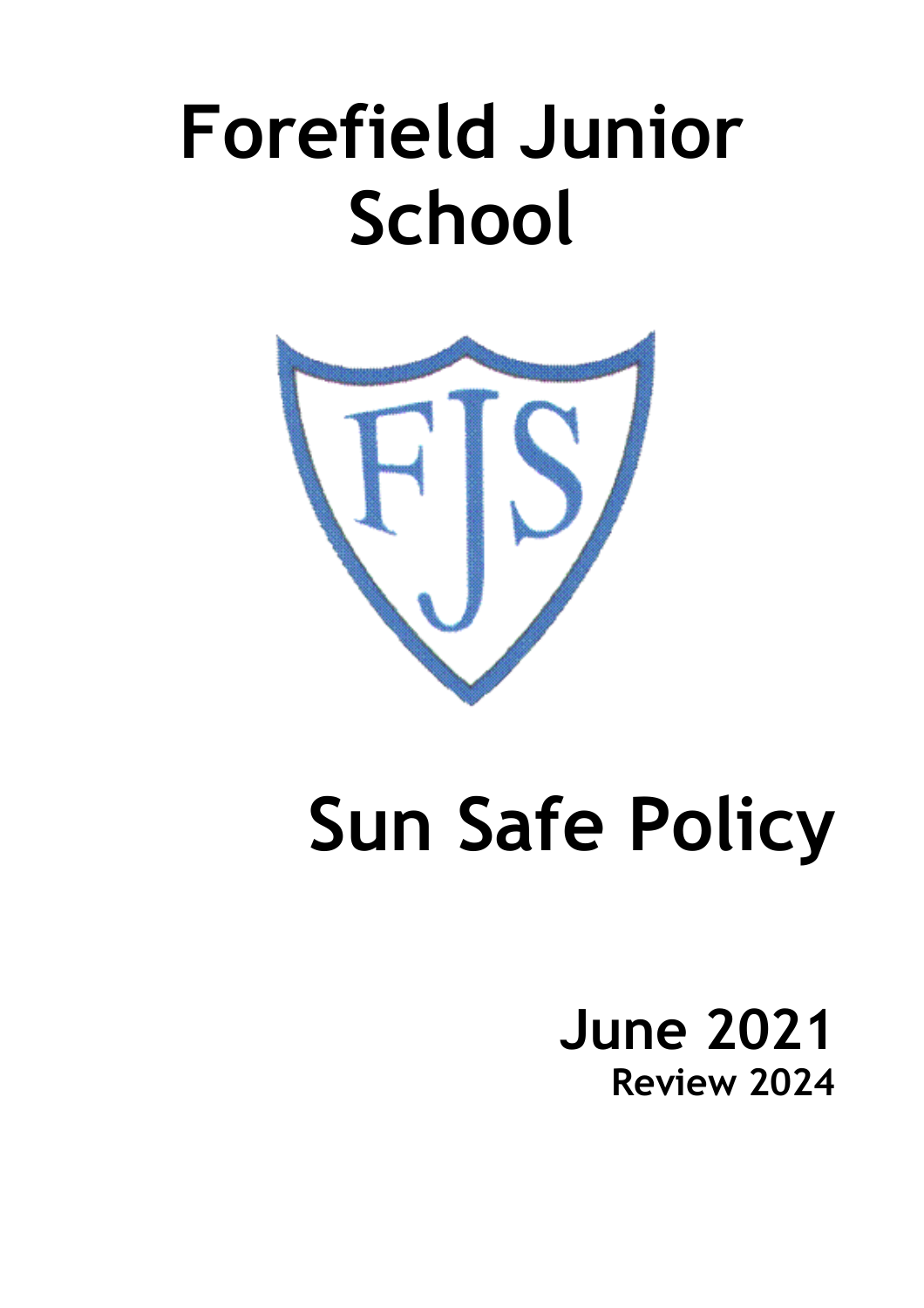## **MISSION STATEMENT**

Forefield Junior School is a P.R.O.U.D. school built on Passion and Respect, where Opportunities can be seized by Unique and Determined learners.

We are passionate about learning in an environment where everyone is empowered to be themselves and to flourish. We respect and value each and every individual and cherish their unique qualities to create a sense of belonging. We are determined to support personal, social and emotional development by encouraging self-belief and providing opportunities for everyone to express themselves and grow in confidence.

By celebrating their diverse contribution to the life of the school and the wider community, each person will be encouraged to build on their foundations, to instil a belief in everyone that they have limitless potential and are always capable of achieving their best - throughout their lives. As a family we share each other's successes and take pride in them.

We will consistently promote the highest of standards in every aspect of school life, provide a vibrant, stimulating curriculum in a safe and happy learning environment, to foster excellent attitudes and behaviour. The inspirational opportunities we provide will fuel a passion for learning and a sense of pride in all we do.

This is what makes us PROUD:

Passion, Respect, Opportunity, Unique, Determined.

Too much exposure to ultraviolet light (UV) radiation from the sun causes sunburn, skin damage and increases the risk of skin cancer. Sun exposure in the first 15 years of life contributes significantly to the lifetime risk of skin cancer.

There is potential for schools to help prevent skin cancer in future generations because:

- Schools can play a significant role in changing behaviours through role modelling and education from an early age.
- Children and staff are at risk of sunburn within 10-15 minutes of being exposed to strong sunlight.
- Skin cancer is largely preventable through behaviour modification and sun protection during early years.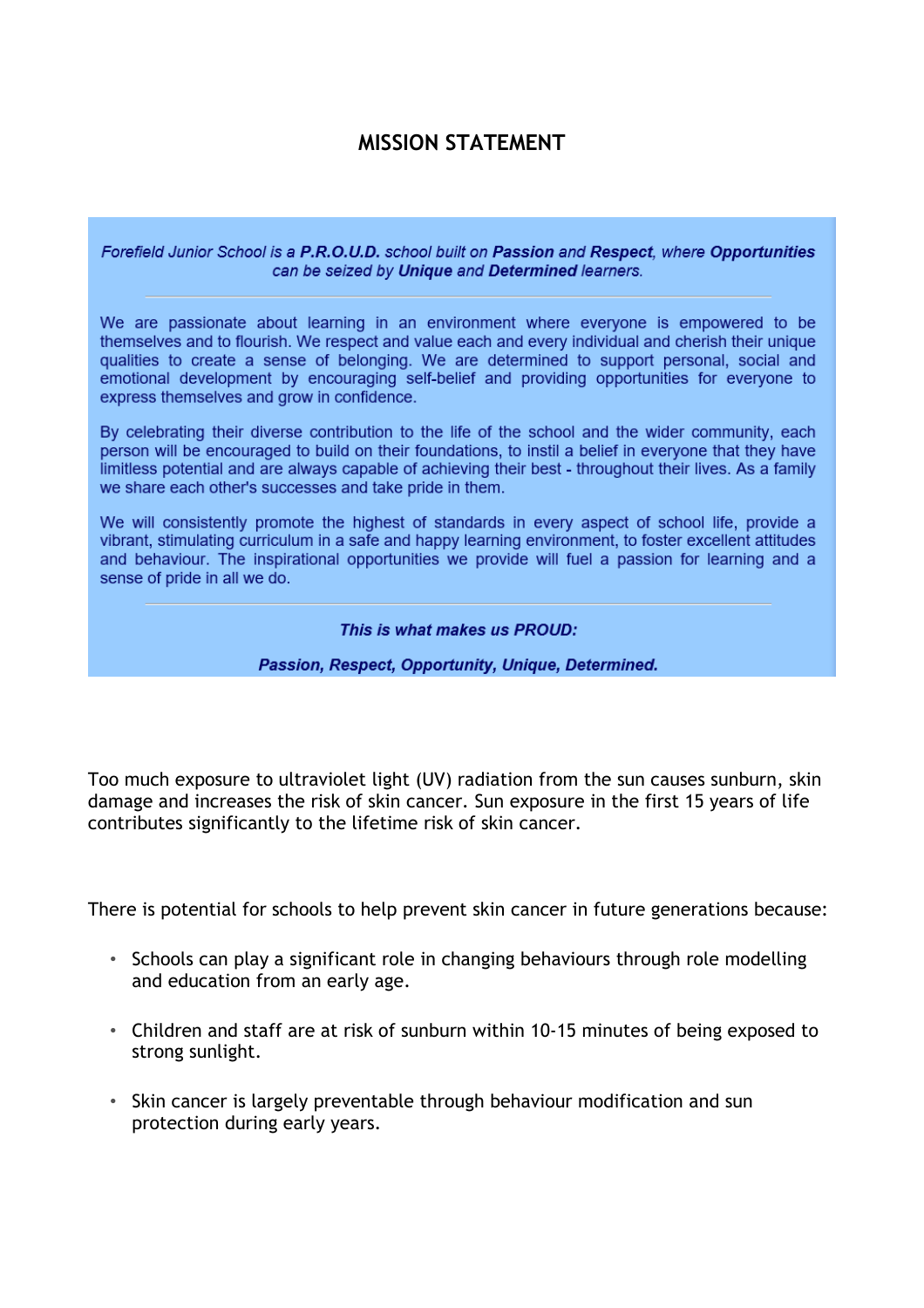At Forefield Junior School we acknowledge the importance of sun protection and want staff and pupils to enjoy the sun safely.

#### **PURPOSE**

This policy provides guidelines to:

- ensure all students and staff are protected from over-exposure to UV radiation;
- ensure the outdoor environment provides shade for students and staff;
- ensure students are encouraged and supported to develop independent sun protection skills to help them be responsible for their own sun protection;
- support our school's strategies to meet its duty of care and occupational health and safety obligations to minimise harmful UV exposure for students, staff and visitors.

The main elements of this policy are:

- **Partnership**: working with parents/ guardians, staff and the wider community to reinforce awareness about sun safety and promote a healthy school.
- **Education**: learning about sun safety to increase knowledge and influence behaviour.
- **Protection**: providing an environment that enables children and staff to stay safe in the sun.

#### **PARTNERSHIP**

- Sun safety will be promoted through working with parents, staff and the wider community to improve our understanding and provision to avoid harmful effects of too much exposure to ultraviolet light (UV).
- Staff should act as positive role models and set a good example by seeking out the shade whenever possible and wearing suitable clothing and sunscreen

#### **EDUCATION**

- All pupils will have at least one sun safe lesson per year.
- We will talk about how to be sun safe in assemblies at the start of the summer term and before summer break.
- Parents and guardians will be sent a letter explaining what the school is doing about sun protection and how they can help at the beginning of the summer term.